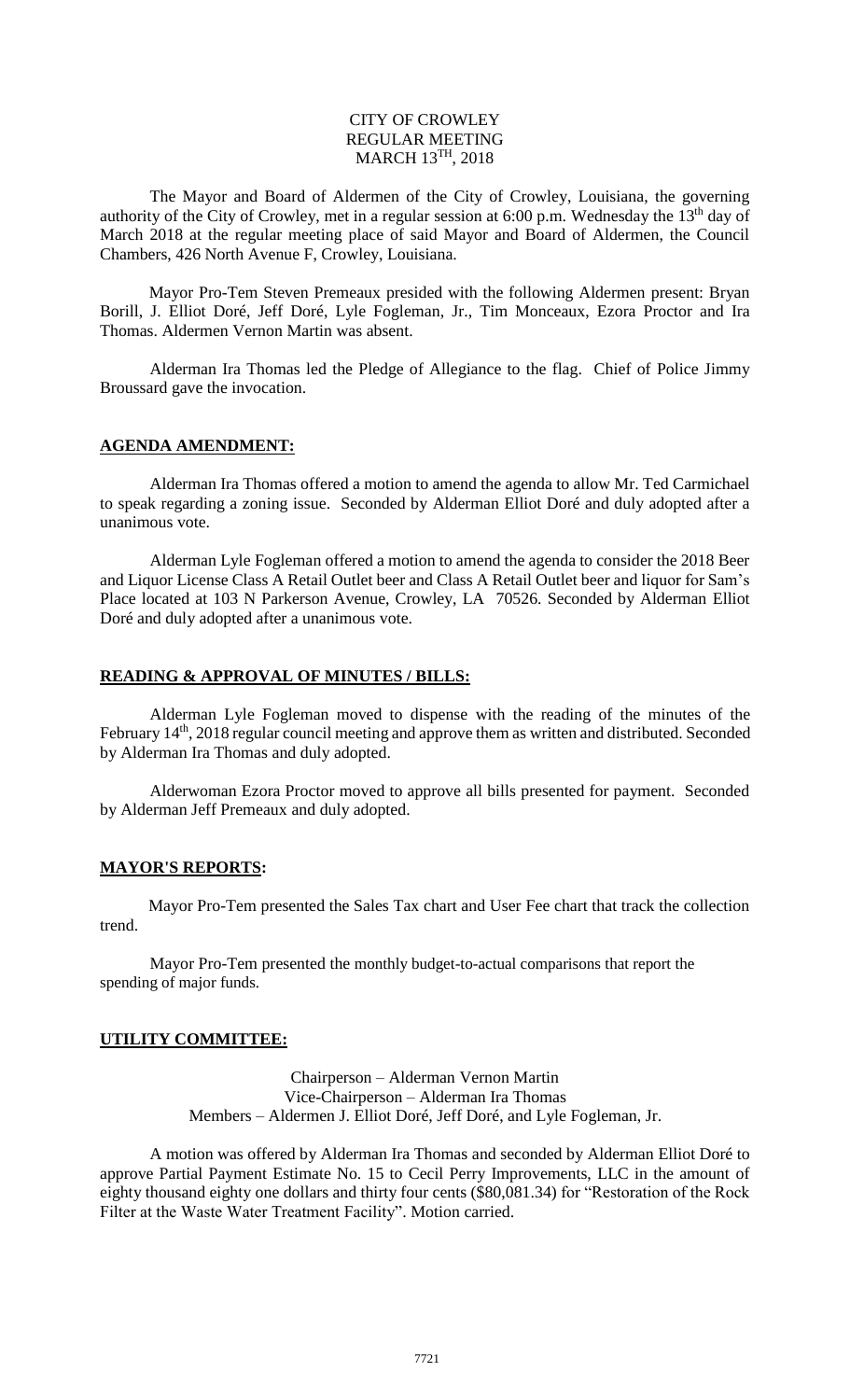A motion was offered by Alderman Ira Thomas and seconded by Alderman Elliot Doré to approve the Final Contract Change Order, Change Order No. 3, to Cecil Perry Improvements, LLC, for "Restoration of the Rock Filter at the Waste Water Treatment Facility" in the amount of a negative one hundred thirty nine thousand eight hundred ninety five dollars and sixty two cents (\$ -139,895.62) and to adjust contract time by adding 34 contract days. Motion carried.

A motion was offered by Alderman Ira Thomas and seconded by Alderman Lyle Fogleman to authorize the preparation of plans and specifications for "Refurbishing of the Ammonia Nitrogen Chamber at the Waste Water Treatment Facility". Motion carried.

A motion was offered by Alderman Ira Thomas and seconded by Alderman J. Elliot Doré to authorize CLECO to construct and add 27 LED lights and poles on Rice Capital Parkway.

Polly Koury a representative from SLEMCO spoke in regard to the LED lighting project on Rice Capital Parkway. She stated that a representative from SLEMCO had conversation with the Mayor regarding lighting on the parkway and she was unaware that a decision had been made regarding the project.

Willie Bergeron, a representative from CLECO, spoke regarding the proposal submitted to the City of Crowley for the LED lighting on the service road.

A motion was offered by Alderman Ira Thomas to table the motion to authorize CLECO to construct and add 27 LED lights and poles on Rice Capital Parkway until a discussion is held with Mayor Jones. Motion Carried.

# **PUBLIC SAFETY COMMITTEE:**

Chairperson – Alderman Lyle Fogleman, Jr. Vice-Chairperson – Alderman Bryan Borill Members – Aldermen Vernon Martin, Tim Monceaux and Steven Premeaux

A motion was offered by Alderman Lyle Fogleman and seconded by Alderman Bryan Borill to place a Do Not Block Drive sign and paint a box to be able to access the driveway at 103 East 5<sup>th</sup> Street as requested by L. J. Gielen pending approval of Police Chief Jimmy Broussard. Motion carried.

A motion was offered by Alderman Lyle Fogleman and seconded by Alderman Ira Thomas to approve to approve the following 2018 beer and liquor license renewals:

1. Samuel Reggie 2018 Class A Retail Outlet Beer Permit<br>
Sam's Place 2018 Class A Retail Outlet Liquor Perm 2018 Class A Retail Outlet Liquor Permit 103 North Parkerson Avenue

# **ZONING & ANNEXATION COMMITTEE:**

Chairperson – Alderman Ira Thomas Vice-Chairperson – Alderman Vernon Martin Members – Aldermen Bryan Borill, J. Elliot Doré and Steven Premeaux

A motion was offered by Alderman Ira Thomas and seconded by Alderman Lyle Fogleman to authorize the City Attorney to review and revise ordinances & policies governing operations of a business in a residential district. Motion carried.

A motion was offered by Alderman Ira Thomas and seconded by Alderman Jeff Doré to research other municipalities on updating policies regarding businesses in residential districts. Motion carried.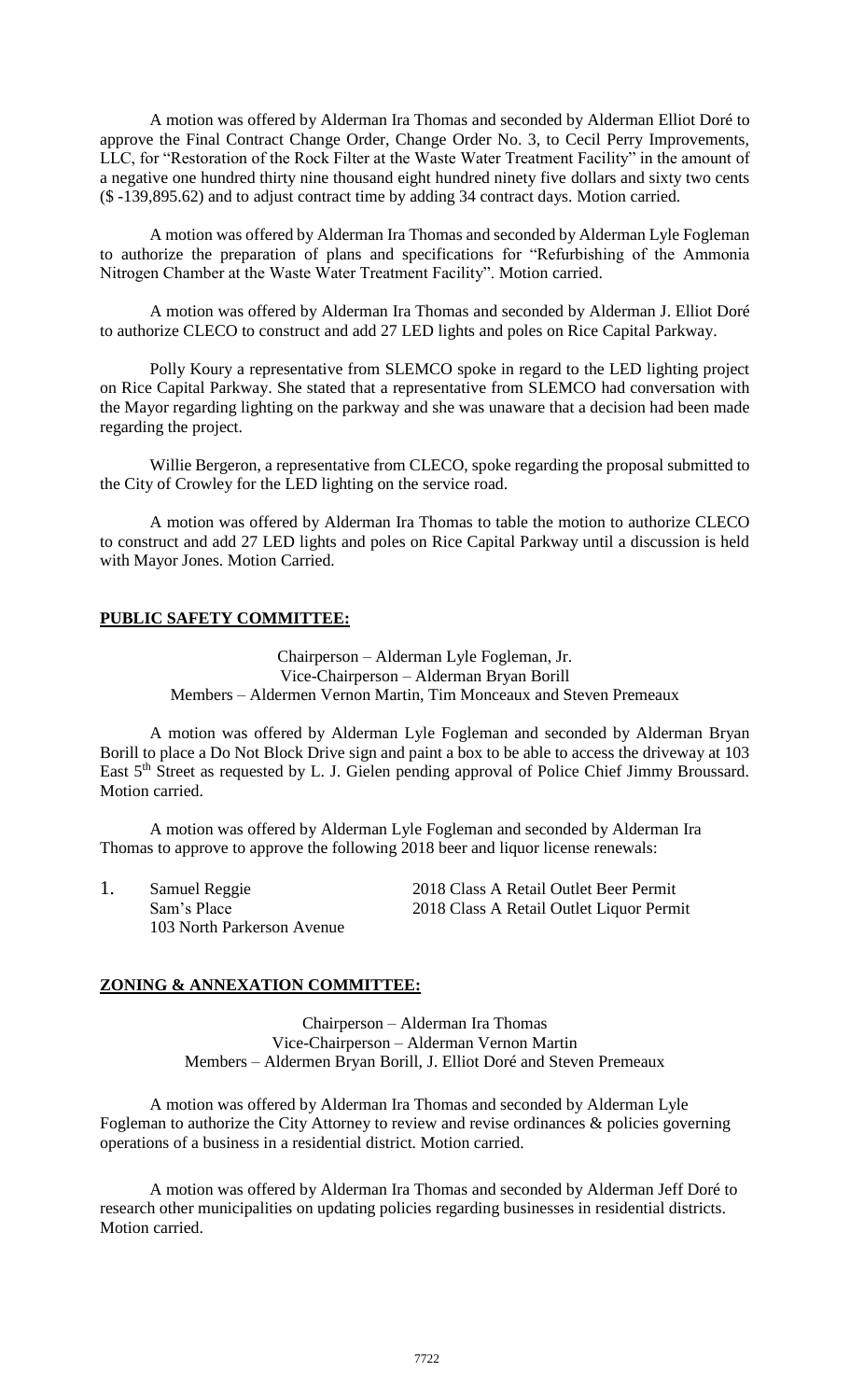Ted Carmichael addressed the council regarding issues on First Street where a towing company located in that area. He stated that enforcement of the ordinances needs to be addressed and asked the council to please see that the matter be taken care of accordingly.

Terry Morgan whose mother owns property located at 105 and 107 N. Avenue L, spoke regarding the same enforcement issues at same location.

## **RECREATION COMMITTEE:**

Chairperson – Alderman Steven Premeaux Vice-Chairperson – Alderman J. Elliot Doré Members – Aldermen Lyle Fogleman, Jr., Tim Monceaux and Ezora Proctor

A motion was offered by Elliot Doré and seconded by Ezora Proctor to co-sponsor Orlando Thomas Family and Fun Day/parade. Motion carried.

# **REVENUE & FINANCES COMMITTEE:**

Chairperson – Alderman J. Elliot Doré Vice-Chairperson – Alderman Ira Thomas Members – Aldermen Jeff Doré, Ezora Proctor, and Steven Premeaux

A motion was offered by Alderman Elliot Doré and seconded by Alderman Tim Monceaux accept the financial report for the year ended August 31, 2017 as presented by Rob Carter with Kolder, Champagne and Slaven Company. Motion carried.

#### **RESOLUTION:**

The following resolution was offered by Alderman Ira Thomas and seconded by Jeff Doré, and adopted.

> A RESOLUTION AUTHORIZING AND DIRECTING THE MAYOR TO EXECUTE FOR AND ON BEHALF OF THE CITY OF CROWLEY, A NOTICE OF TERMINATION FOR CECIL PERRY IMPROVEMENTS, L.L.C., CONTRACTOR, PERTAINING TO THE COMPLETION OF THE CONTRACT FOR "RESTORATION OF THE ROCK FILTER" IN ACCORDANCE WITH THE PLANS AND SPECIFICATIONS CONTAINED IN THE CONTRACT DOCUMENTS PERTAINING THERETO.

WHEREAS, a final inspection on the above referenced project was performed on March 12, 2018 and no incomplete miscellaneous work items were identified in the attached Punch List; and

WHEREAS, Cecil Perry Improvements, L.L.C., as Contractor, has substantially completed the "Restoration of the Rock Filter" project in accordance with the plans and specifications contained in the contract documents pertaining thereto; and

WHEREAS, the City of Crowley desires to accept the completed work;

NOW, THEREFORE, BE IT RESOLVED by the City of Crowley that the Mayor of said City be, and is hereby empowered, authorized and directed to execute a Notice of Termination for and on behalf of the City of Crowley accepting the work as being substantially completed, and that he be authorized and directed to have a copy of said Notice recorded in the Conveyance Records of the Parish of Acadia, State of Louisiana.

THUS DONE AND ADOPTED in regular session duly convened on the  $13<sup>th</sup>$  day of March, 2018, in Crowley, Acadia Parish, Louisiana, at which a quorum was present and acting throughout.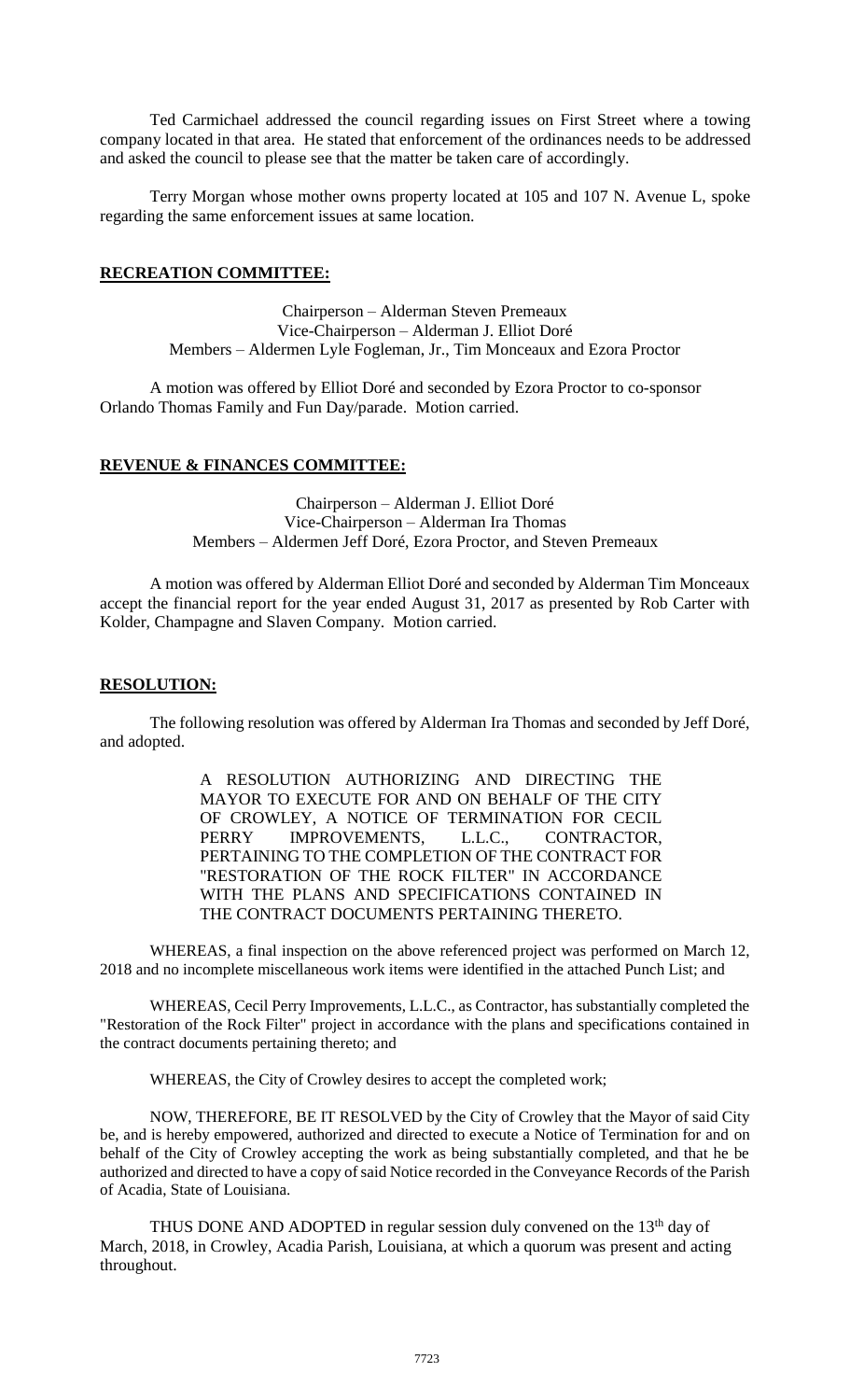#### \_\_\_\_\_\_\_\_\_\_\_\_\_\_\_\_\_\_\_\_\_\_\_\_\_\_\_\_\_\_\_\_\_\_\_ STEVEN PREMEAUX, MAYOR PRO TEM

## ATTEST:

#### \_\_\_\_\_\_\_\_\_\_\_\_\_\_\_\_\_\_\_\_\_\_\_\_\_\_\_\_\_\_\_ ERIN S. CRADEUR, CITY CLERK

The following resolution was offered by Alderman Elliot Doré and seconded by Tim Monceaux and adopted.

A RESOLUTION OF THE BOARD OF ALDERMEN OF THE CITY OF CROWLEY AUTHORIZING A STANDBY LETTER OF CREDIT TO BE ISSUED BY THE FIRST NATIONAL BANK OF LOUISIANA ON BEHALF OF THE CITY OF CROWLEY FOR THE BENEFIT OF THE LOUISIANA OFFICE OF WORKERS' COMPENSATION IN AN AMOUNT NOT TO EXCEED \$300,000.00; AND TO AUTHORIZE A REVOLVING LINE OF CREDIT UP TO \$300,000.00 EVIDENCED BY A PROMISSORY NOTE IN THE AMOUNT OF THE LETTER OF CREDIT; TO AUTHORIZE THE PLEDGE OF AN UNECUMBERED CERTIFICATE OF DEPOSIT AS SECURITY FOR THE STANDBY LETTER OF CREDIT; AND TO PROVIDE ALL MATTER RELATIVE THERETO AND IN CONNECTION THEREWITH.

WHEREAS, the City of Crowley has maintained and administered a self-insured workers' compensation plan approved by the Louisiana Office of Workers' Compensation and since 1994, the First National Bank has issued a Standby Letter of Credit on behalf of the City of Crowley in favor of the Louisiana Office of Workers' Compensation to secure the self-insured plan; and

WHEREAS, the City of Crowley was granted authority by the Louisiana State Bond Commission to pledge unencumbered excess funds up to \$300,000.00 in the form of Certificate of Deposit to secure a Standby Letter of Credit in the amount of \$300,000.00, as is more fully shown by reference to that certain Resolution of the Louisiana State Bond Commission No. L94- 174 dated May 19, 1994; and

WHEREAS, it is necessary the City reauthorize a revolving line of credit, the issuance of a Standby Letter of Credit and the pledge a Certificate of Deposit to secure the Standby Letter of Credit as required by the Louisiana Office of Workers' Compensation; and

WHEREAS, the Board of Aldermen of the City of Crowley, find that it is appropriate to continue the self-insured plan and to authorize the Mayor Pro-Tem to execute the promissory note and the pledge of funds as security;

NOW THEREFORE, BE IT RESOLVED by the Board of Aldermen of the City of Crowley, Parish of Acadia, in regular session duly convened, that they do hereby authorize, empower and direct the Honorable Steven Premeaux, Mayor Pro-Tem of the City of Crowley, to execute an application for a line of credit in an amount not to exceed \$300,000.00 from First National Bank of Louisiana, to approve the form and substance of the irrevocable Standby Letter of Credit, to execute a promissory note or notes in favor of the First National Bank of Louisiana in an amount not to exceed \$300,000.00 payable on demand, said note or notes bearing simple interest at a variable rate per annum equal to three (3) percentage points over the six month CD rate, to pledge an unencumbered Certificate(s) of Deposit in an equivalent amount of the promissory note or notes to the First National Bank of Louisiana as security for the said Standby Letter of Credit and to authorize the assignment of the deposit account as required by the Bank; to pay an annual fee not to exceed one (1%) percent of the amount of the Standby Letter of Credit, to pay all costs and fees in connection with this transaction, to provide a governmental certificate of existence and authority, to pledge the irrevocable Standby Letter of Credit by the First National Bank of Louisiana on behalf of the City of Crowley to the Louisiana Office of Workers' Compensation up to \$300,000.00 as security for the City's self-insured workers' compensation program; and